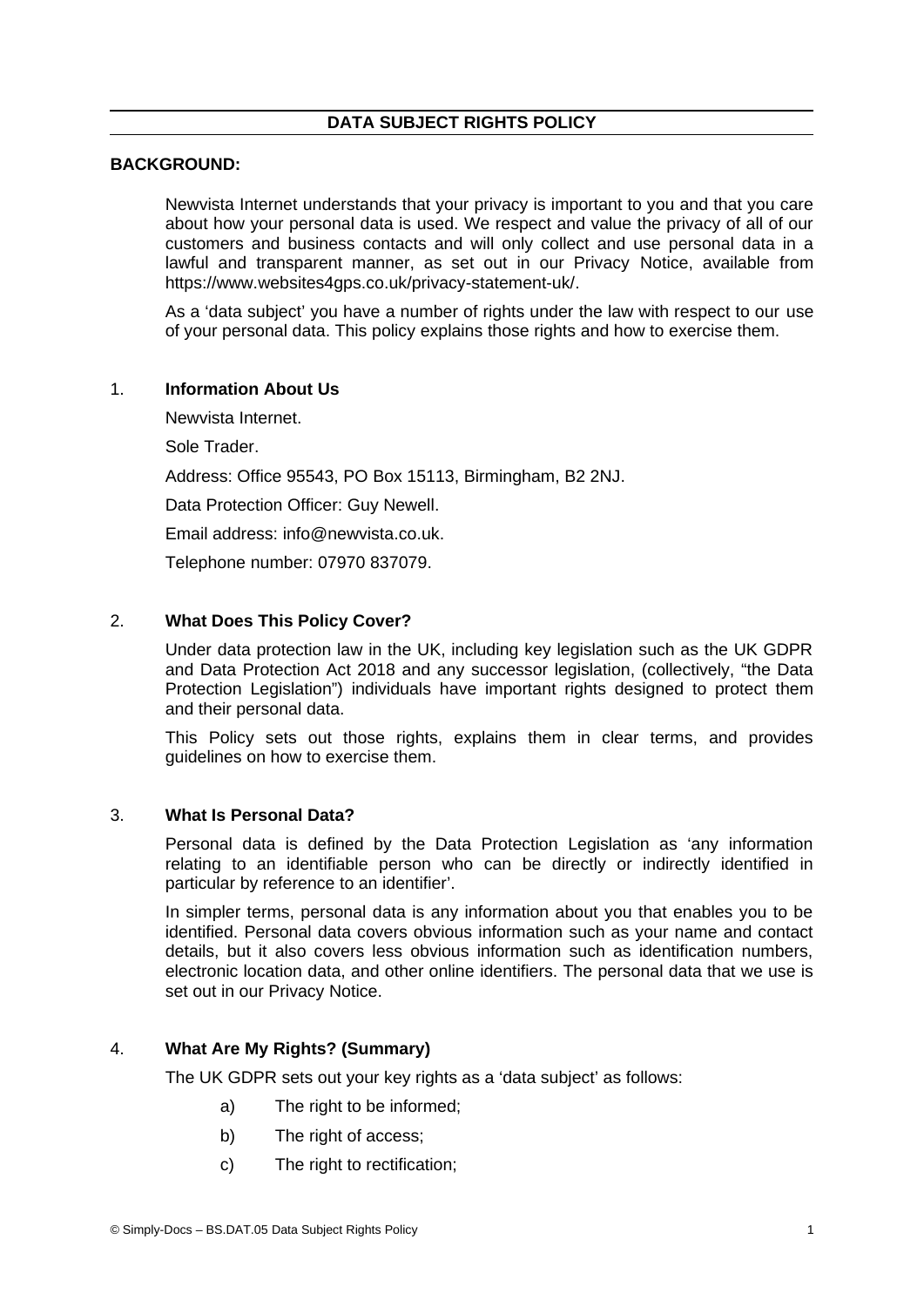- d) The right to erasure;
- e) The right to restrict processing:
- f) The right to data portability;
- g) The right to object;
- h) Rights in relation to automated decision-making and profiling.

The following sections of this Policy explain each right in more detail. If you have any questions about any of your rights under the Data Protection Legislation, or require more detailed information, please contact our Data Protection Officer (see [Information About Us\)](#page-0-0), the Information Commissioner's Office, or your local Citizens Advice Bureau.

# 5. **The Right to Be Informed**

You have the right to be informed about our collection and use of your personal data. The information we provide must include details of the purpose or purposes for which your data is used, how long we keep it, and who (if anyone) it will be shared with.

This important privacy information is provided in our Privacy Notice. Additional information about your rights is also provided here, in this Policy.

If we collect data directly from you, this privacy information will be provided at the time it is collected. We will ask you to read our Cookie Policy and Privacy Policy and indicate that you have read it and accepted it when visiting our website.

If we collect data about you from a third party, this privacy information will be provided to you as soon as possible and in any event no later than one month after we have obtained that data.

## 6. **The Right of Access**

This right, also known as 'subject access' gives you the right to obtain a copy of any personal data that we hold about you as well as other supporting information.

This right is designed to help you understand how and why we use your data, and to check that we are using it lawfully.

You can exercise this right by making a 'subject access request'. A subject access request can be made orally or in writing and although the more detail you can provide, the easier it will be for us to respond quickly, there is no prescribed format for such requests. A Subject Access Request Form is available https://www.websites4gps.co.uk/data-protection/ for you to use when making a request.

We are required by law to respond to a subject access request within one calendar month of receipt (or, where We request proof of identification or a fee (see below), within one calendar month of receipt of that). We may also need to ask you for further information to understand the scope and nature of your request, and if we do so, the time limit for our response will be paused until you provide the necessary clarification. In certain limited cases, such as where your request is complex or you have made multiple requests, this period may be extended by up to two months; however, you will be kept informed at all times.

There is not normally a fee payable for a subject access request. For 'manifestly unfounded or excessive' requests, however, we are permitted to charge a 'reasonable fee' that covers our costs.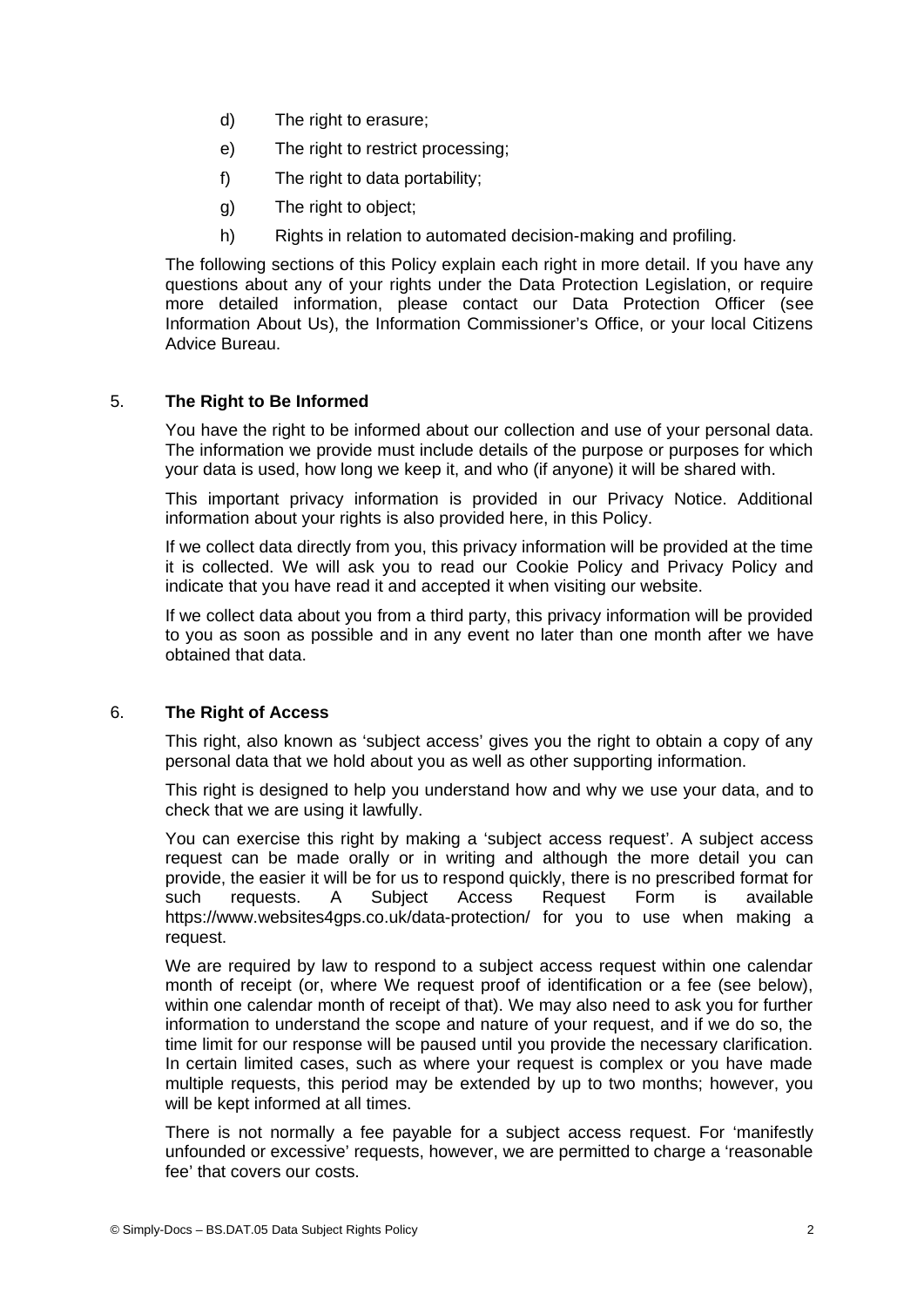## 7. **The Right to Rectification**

Under the Data Protection Legislation, you have the right to have inaccurate personal data corrected, or incomplete personal data completed.

As a 'data controller' we are required to take all reasonable steps to ensure that personal data we hold is accurate and, where necessary, kept up-to-date. Your right to rectification is closely tied to this obligation.

You can exercise this right by contacting us and asking for your data to be rectified if you believe it is incorrect, out-of-date, or incomplete. Requests for rectification can be made orally or in writing.

We are required by law to respond to a request for your personal data to be rectified within one calendar month of receipt. In certain limited cases, for example, where your request is complex or you have made multiple requests, this period may be extended by up to two months; however, you will be kept informed at all times.

There is not normally a fee payable for having your personal data rectified. For 'manifestly unfounded or excessive' requests, however, we are permitted to charge a 'reasonable fee' that covers our costs. Alternatively, in some limited circumstances, we may be permitted to refuse your request.

### 8. **The Right to Erasure**

This right is also known as the 'right to be forgotten' and gives you the right to have your personal data deleted (or 'otherwise disposed of' if, for example, it is kept in paper records rather than electronically).

You can exercise this right by contacting us and asking for your data to be erased. Requests for erasure can be made orally or in writing.

We are required by law to respond to a request for your personal data to be erased within one calendar month of receipt. In certain limited cases, for example, where your request is complex or you have made multiple requests, this period may be extended by up to two months; however, you will be kept informed at all times.

There is not normally a fee payable for having your personal data erased. For 'manifestly unfounded or excessive' requests, however, we are permitted to charge a 'reasonable fee' that covers our costs. Alternatively, in some limited circumstances, we may be permitted to refuse your request.

Please note that the right to erasure is not an absolute right and there are certain circumstances set out in the Data Protection Legislation in which the right does not apply. For example, we may not have to erase your personal data if we need it to comply with a legal obligation. If any of these circumstances apply, we will explain why your personal data cannot be erased when responding to your request for erasure.

# 9. **The Right to Restrict Processing**

You have the right to request the restriction or suppression of your personal data. In practice, this is an alternative to having your personal data erased. This means that you can limit the way in which we use your personal data, while still allowing us to retain it.

Please note that the right to restrict processing is not an absolute right and only applies in certain circumstances as follows: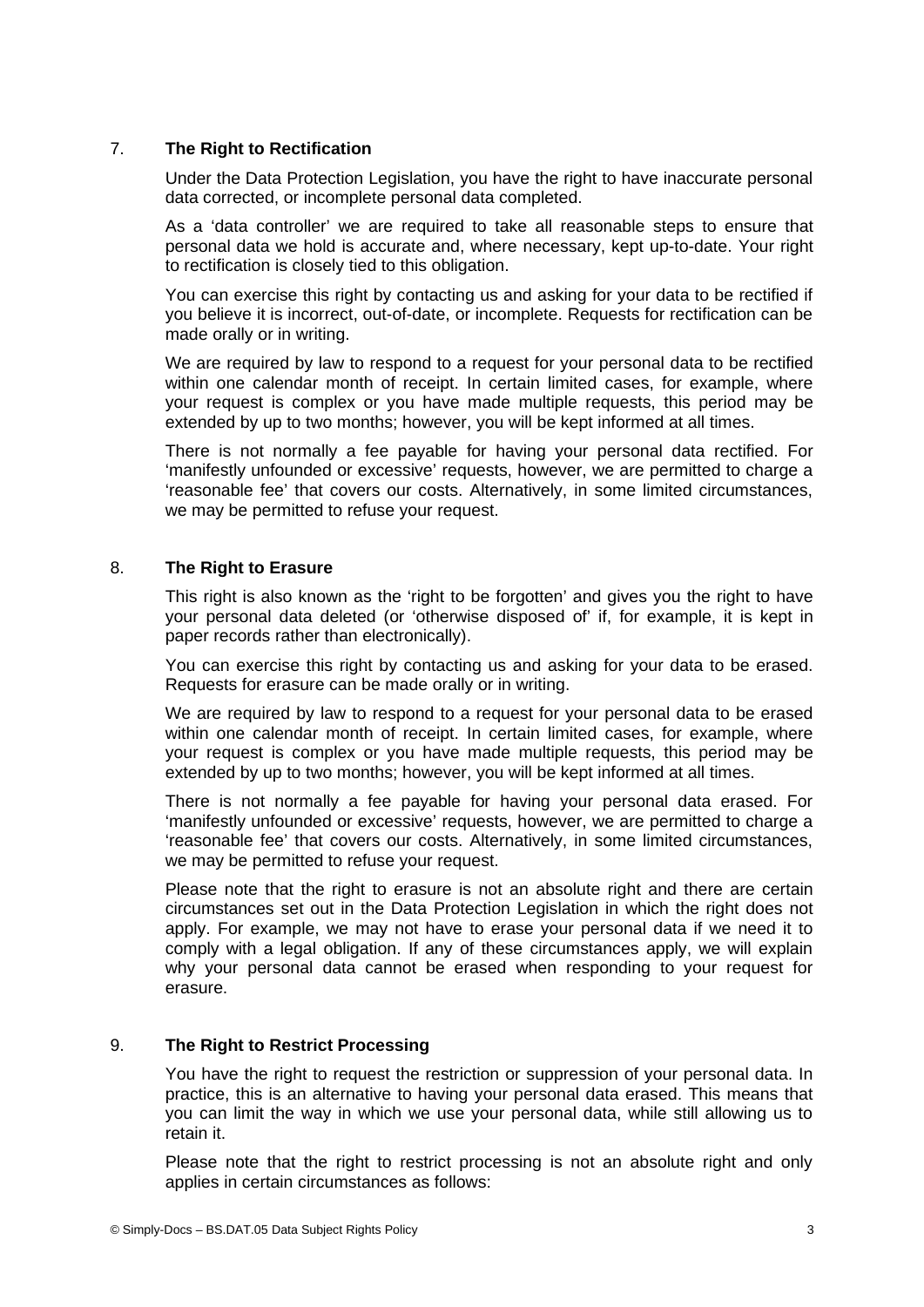- a) You have contested the accuracy of your personal data and we are verifying the accuracy of it;
- b) Your personal data has been processed unlawfully and you want us to restrict processing rather than erasing your personal data;
- c) We do not need the personal data any more, but you need us to keep it in order to establish, exercise, or defend a legal claim; or
- d) You have exercised your right to object (see Part 10, below), and we are considering whether our legitimate grounds for processing your personal data override your right to object to us using it.

When processing is restricted, we cannot do anything with your personal data other than store it unless we have your consent to do so or unless one of the following applies:

- a) We need to use your personal data in the establishment, exercise, or defence of legal claims;
- b) We need to use your personal data in order to protect the rights of another person; or
- c) Important public interest reasons justify using it.

You can exercise this right by contacting us and asking for the processing of your data to be restricted. Requests for the restriction of processing can be made orally or in writing.

We are required by law to respond to a request to restrict the processing of your personal data within one calendar month of receipt. In certain limited cases, for example, where your request is complex or you have made multiple requests, this period may be extended by up to two months; however, you will be kept informed at all times.

There is not normally a fee payable for having the processing of your personal data restricted. For 'manifestly unfounded or excessive' requests, however, we are permitted to charge a 'reasonable fee' that covers our costs. Alternatively, in some limited circumstances, we may be permitted to refuse your request.

## 10. **The Right to Data Portability**

Where we are processing your personal data either with your consent or for the performance of a contract between us, and we are using automated means of processing (i.e. not using paper files), you have the right to obtain a copy of your personal data in a commonly-used format for use with another organisation. You can also request that we send your personal data directly to another organisation.

This right is designed to enable you to easily move, copy, or transfer your personal data from one organisation's IT system to another organisation's IT system in a safe and secure way, without affecting its usability.

Please note that this right only applies to personal data that you have provided to us. This includes information in your account as well as data that we may obtain from your activities on our website such as usage history and other factors such as contact form submissions. It does not include additional data that we may create based upon the data you have provided or to data that has been anonymised. In some cases, more personal data relating to you may be available under your right of access (see Part 6, above).

You can exercise this right by contacting us and asking either for a copy of your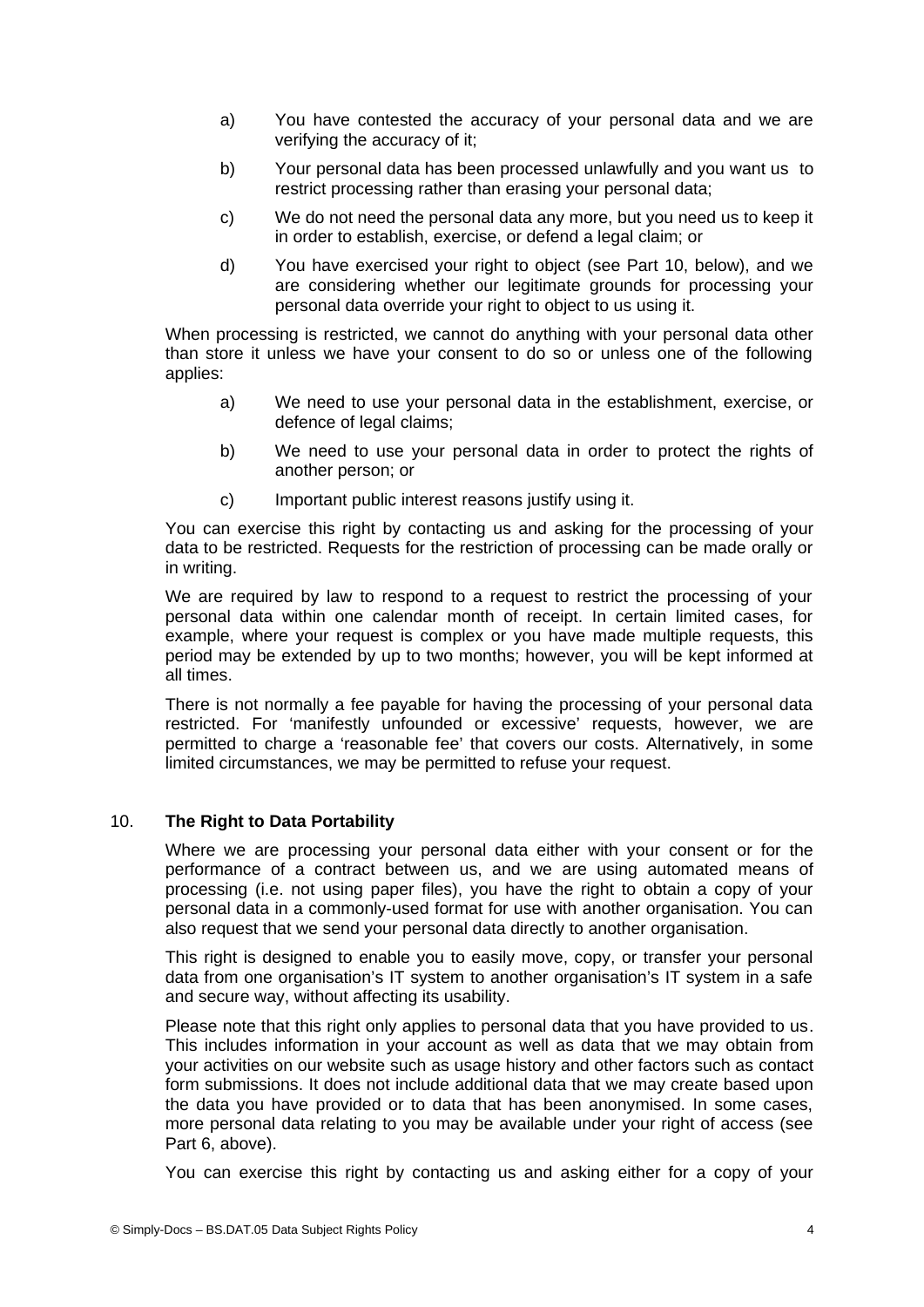personal data for use with another organisation, or for your personal data to be transferred to that organisation. Requests can be made orally or in writing.

We are required by law to respond to your request within one calendar month of receipt. In certain limited cases, for example, where your request is complex or you have made multiple requests, this period may be extended by up to two months; however, you will be kept informed at all times.

There is not normally a fee payable for exercising your right to data portability. For 'manifestly unfounded or excessive' requests, however, we are permitted to charge a 'reasonable fee' that covers our costs. Alternatively, in some limited circumstances, we may be permitted to refuse your request.

### 11. **The Right to Object**

Where we are processing your personal data either on the basis of our 'legitimate interests', in the exercise of official authority vested in us, or in the performance of a task carried out in the public interest, you have the right to object to us processing your personal data.

You also have the absolute right to object to us using your personal data for direct marketing purposes.

If you object to us using your personal data for direct marketing purposes, your right to do so is absolute and we have no grounds on which to refuse.

If you object to us using your personal data either on the basis of our 'legitimate interests', in the exercise of official authority vested in us, or in the performance of a task carried out in the public interest, please note that your right to do so is not absolute. When making your request to exercise this right, you must give specific reasons for your objection based upon your particular situation. We can continue using your personal data if we can demonstrate 'compelling legitimate grounds' which override your interests, rights, and freedoms; or if the processing is necessary for the establishment, exercise, or defence of legal claims. Additional limitations apply if your personal data is being processed for research purposes.

You can exercise this right by contacting us and stating your objection to the processing of your personal data for the relevant purpose or purposes, providing an explanation if required (see previous paragraph). Objections to processing can be made orally or in writing.

We are required by law to respond to your request within one calendar month of receipt. In certain limited cases, for example, where your request is complex or you have made multiple requests, this period may be extended by up to two months; however, you will be kept informed at all times.

There is not normally a fee payable for exercising your right to object. For 'manifestly unfounded or excessive' requests, however, we are permitted to charge a 'reasonable fee' that covers our costs. Alternatively, in some limited circumstances, we may be permitted to refuse your request.

## 12. **Automated Decision-Making (Including Profiling)**

We do not carry out automated decision-making (i.e. making a decision using automated means only, without any human involvement) using your personal data.

You have the right not to be subject to a decision based solely on automated processing, including profiling, where that decision produces legal or 'similarly significant' effects.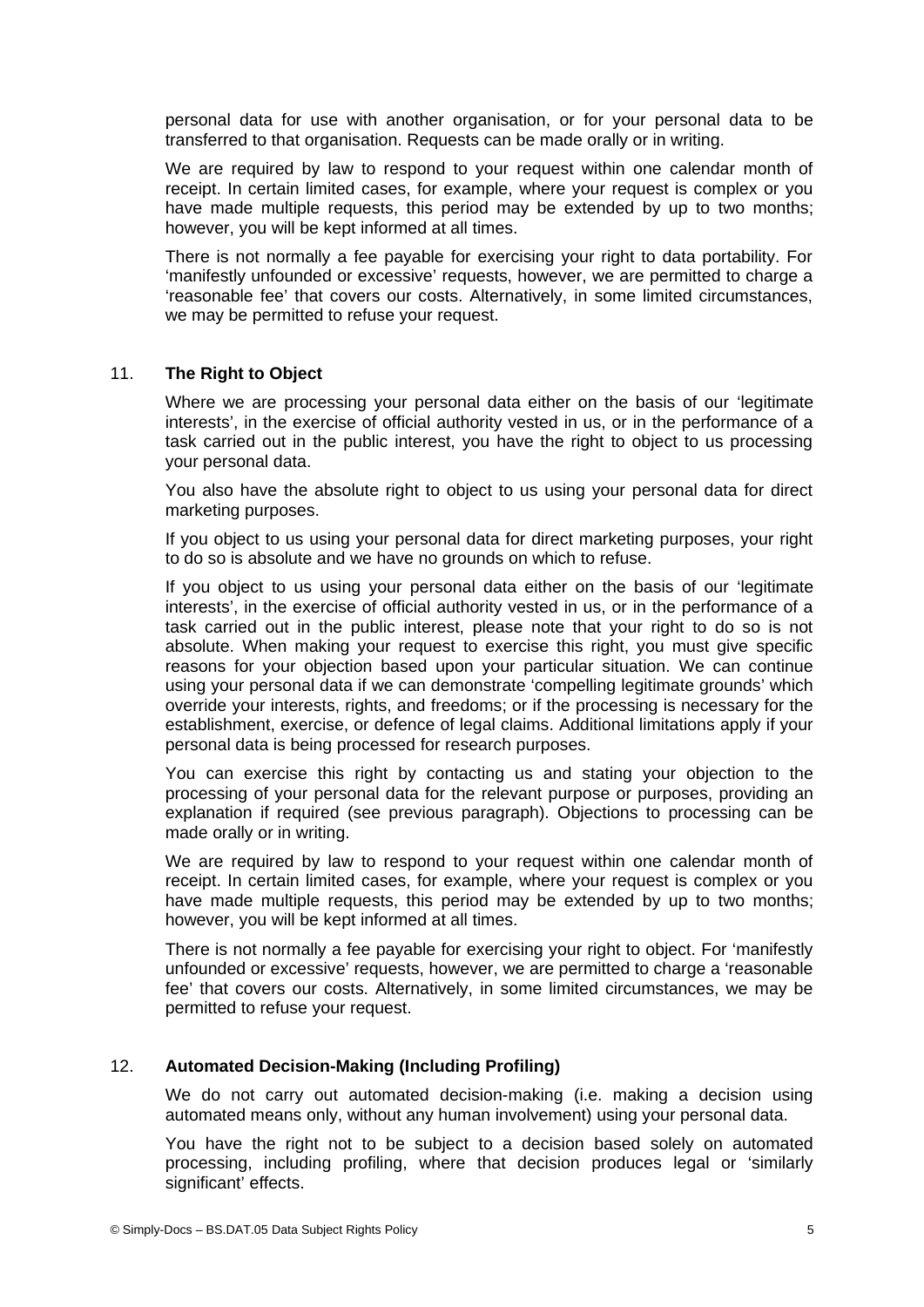You have the right to challenge decisions made in this way and can:

- a) Request human intervention;
- b) Express your own point of view; and
- c) Obtain an explanation from us about the decision and challenge it.

You can exercise this right by contacting us and stating that you wish to ask about or challenge a decision made using your personal data by solely automated means, telling us which of the above (a, b, and/or c) you wish to do (see previous paragraph). You can contact us orally or in writing.

We are required by law to respond within one calendar month of receipt of your request to exercise this right. In certain limited cases, for example, where your request is complex or you have made multiple requests, this period may be extended by up to two months; however, you will be kept informed at all times.

There is not normally a fee payable for exercising your rights relating to automated decision-making (including profiling). For 'manifestly unfounded or excessive' requests, however, we are permitted to charge a 'reasonable fee' that covers our costs. Alternatively, in some limited circumstances, we may be permitted to refuse your request.

## 13. **Exercising Your Rights**

To exercise any of your rights as a data subject, please contact our Data Protection Officer ("DPO") via:

- Email: info@newvista.co.uk;
- Post: Newvista Internet, Office 95543, PO Box 15113, Birmingham, B2 2NJ;
- Online Form: https://www.websites4gps.co.uk/contact/;
- Telephone: 07970 837079.

When contacting us to exercise your right of access, please use the Subject Access Request Form available from https://www.websites4gps.co.uk/data-protection/ or provide:

- Your full name;
- Your address;
- Your telephone number;
- Your email address; and
- Details of the information being requested.

When contacting us to exercise your right to rectification, please provide:

- Your full name;
- Your address;
- Your telephone number;
- Your email address;
- Details of the information you wish to have rectified; and
- (Where relevant) any information that supports your request or otherwise provides evidence of the need for rectification.

When contacting us to exercise your right of erasure, please provide: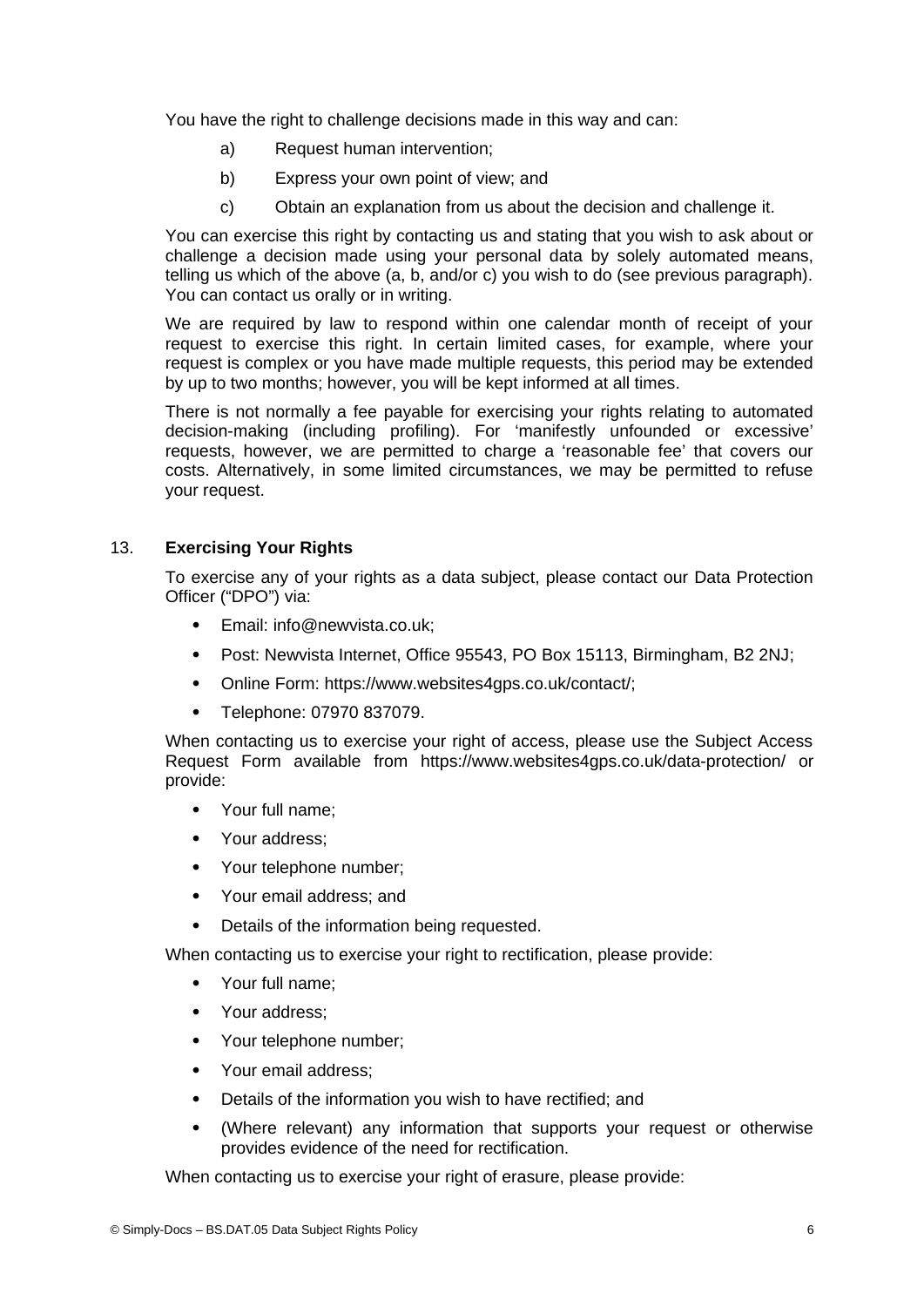- Your full name;
- Your address:
- Your telephone number;
- Your email address;
- Details of the information you wish to have erased; and
- (Where relevant) any information that supports your request or otherwise justifies the need to have the data erased.

When contacting us to exercise your rights to restrict processing or to object to processing, please provide:

- Your full name;
- Your address:
- Your telephone number;
- Your email address:
- Details of the processing you wish to restrict or object to;
- Details of why you want the processing to be restricted or why you object to it; and
- (Where relevant) any information that supports your request or otherwise provides evidence of the need for processing to be restricted or stopped.

When contacting us to exercise your right to data portability, please provide:

- Your full name;
- Your address:
- Your telephone number;
- Your email address;
- Details of the personal data you wish to use with another service or organisation, also stating whether you require a copy of that data for yourself or whether you would like us to transfer it directly to the other service or organisation; and
- (Where relevant) any information that supports your request.

When us to exercise your rights relating to automated decision-making (including profiling), please provide:

- Your full name:
- Your address;
- Your telephone number:
- Your email address:
- Details of the decision that you wish us to explain or review, also stating whether you would like us to explain the decision, if you are requesting human intervention, wish to express your own point of view about the decision, or wish to challenge the decision; and
- (Where relevant) any information that supports your request.